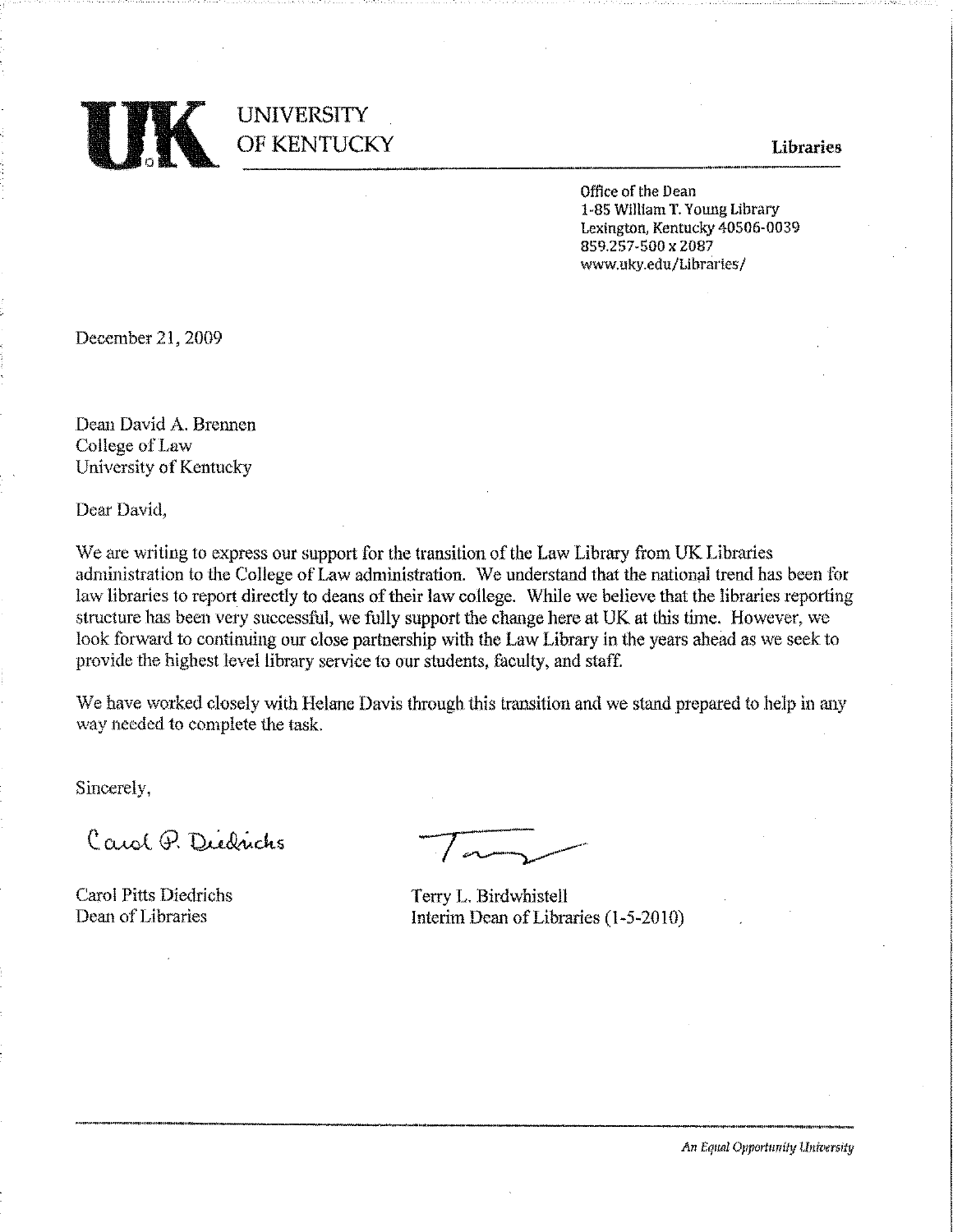# **Brothers, Sheila C**

| Brennen. David A                                      |
|-------------------------------------------------------|
| Saturday, January 30, 2010 2:04 PM                    |
| Randall, David C                                      |
| Davis, Mary J; Greissman, Richard; Brothers, Sheila C |
| Re: Law School Faculty Vote on Law Library Transfer   |
|                                                       |

Dear Professor Randall:

The UK College of Law faculty voted unanimously on Thursday, January 21, 2010, to accept the transfer of the UK Law Library unit (faculty and budget) from the UK University Libraries to the UK College of Law as of July 1, 2010. Please let me know if you require additional information at this time. dab

David A. Brennen Dean & W.T. Lafferty Professor of Law University of Kentucky College of Law 620 S. Limestone Lexington, KY 40506‐0048 phone 859‐257‐1678 fax 859‐323‐1061 email david.brennen@uky.edu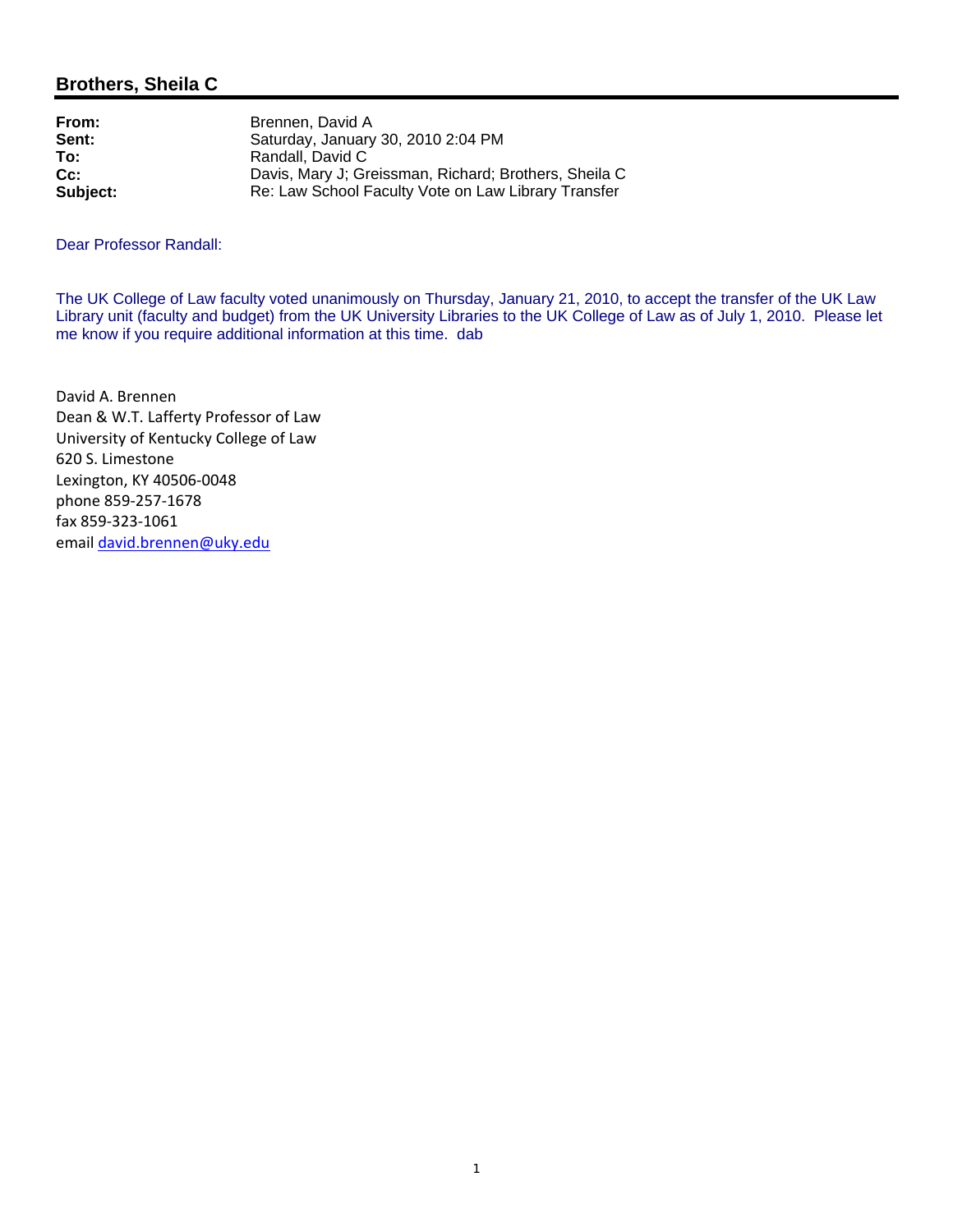

Office of the Dean College of Law 209 Law Building Lexington, KY 40506-0048 www.law.uky.edu

January 28, 2010

Provost Kumble Subbaswamy 103 Main Building Lexington, KY 40506

Re: Transfer of the College of Law Library from the University Libraries to the College of Law

Dear Provost Subbaswamy:

I write to advise you that the College of Law faculty has unanimously voted, on January 21, 2010, to accept 1) the transfer of the Law Library administrative unit from the University Libraries and 2) the Library faculty housed in the College of Law as Law Library faculty for promotion and tenure, for appointments, and as participants in the governance of the College of Law. The evidence of this vote in the form of College of Law faculty meeting minutes (to be approved at our February 2010 faculty meeting) is attached. At that meeting, the College of Law faculty discussed and approved, with the participation of the affected Law Library Faculty, the criteria, evidences and process by which the College of Law Library faculty will be evaluated once the transfer takes place.

As you know, for the past several years, the College of Law and the University Libraries have discussed the advisability of transferring the faculty and operations of the College of Law Library to be housed entirely within the College of Law. Only six out of 200 United States law schools have an administrative structure for Law Library operations similar to our current structure. This structure has raised concerns for our ABA accreditation process in the past because of the ABA's requirement of autonomy. In addition, the College of Law has been hampered in national searches for Law Library Director because of the current reporting structure. After consultation with and the full support of the Dean of the University Libraries, we propose to you that the time is appropriate to transfer the Law Library entirely to the College of Law.

On September 29, 2009, I tasked the College of Law Appointments; Retention, Promotion and Tenure ("RPT Committee"); and Library and Technology Committees to assess the College of Law rules, gather input from the Law Faculty and the Law Library faculty, study alternatives, and make a determination on how to integrate the Law Library faculty into the College of Law. The RPT Committee distributed its proposed College of Law Faculty Rules changes at the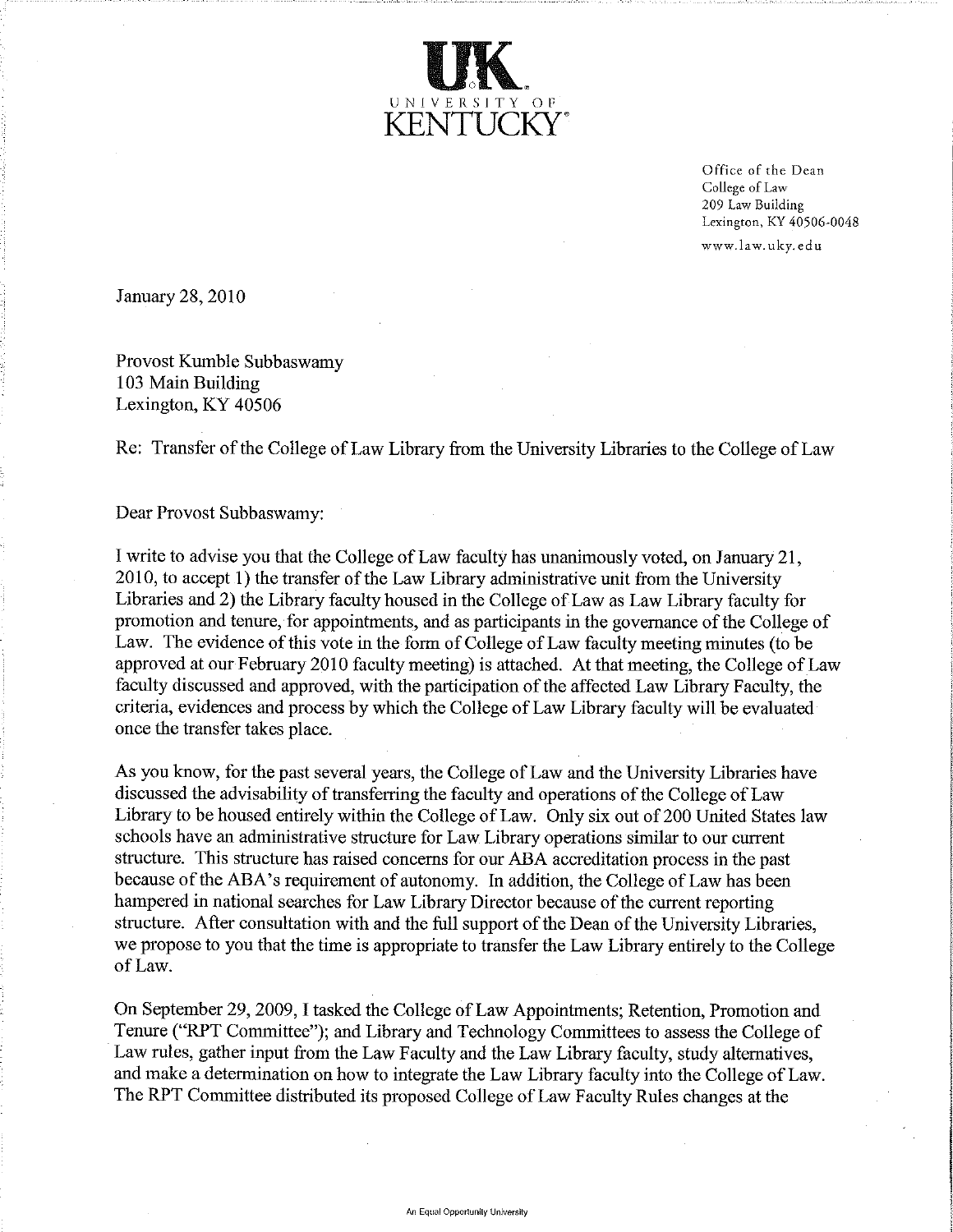December 17, 2009, faculty meeting. The Appointments Committee circulated its proposed Faculty Rules changes on January 15, 2010, and the Library and Technology Committee distributed its proposed Faculty Rules addition on January 21, 2010, at the faculty meeting. Law Library faculty members were present and participated at the December 17, 2009, and January 21, 2010, College of Law faculty meetings where the proposed transfer and Rules changes were thoroughly vetted and approved unanimously by the College of Law faculty.

Subsequent to the January 21, 2010, College of Law faculty meeting, I had individual meetings with the members of the Law Library faculty and a group meeting with law library staff to provide an additional opportunity for the law library faculty and staff to voice their opinions about the transfer. Those meetings, held on January 22, 2010, revealed that every single member of the law library faculty and staff I spoke to fully supports this transfer.

I also consulted with former Dean Carole Diedrichs and current acting Dean Terry Birdwhistell of the University Libraries on this proposed transfer, both of faculty and budget resources. As reflected by the attached joint letter from them, they emphatically support this transfer. The College of Law has also consulted with Associate Provost Heidi Anderson, and, Assistant Provost for Program Support Richard Greissman, to insure that the transfer of this administrative unit complies fully with the University's Governing and Administrative Regulations. Further, we are in contact with the University Senate Council to inform it about the history of the need for and the process regarding the proposed transfer. A meeting is scheduled with the Senate Council on February 1, 2010.

In addition, a Memorandum of Understanding between the University Libraries, the College of Law and the Provost's office is also being drafted that will elaborate on the transfer of operations and the expectation of a continuing strong working relationship between the College of Law Library and the University Libraries. A copy of the current draft of the Memorandum of Understanding is attached for your information.

Finally, at a recent national meeting earlier this month of law school faculty in New Orleans, I informally polled several law librarians from other law schools, including one former University of Kentucky Law Library Director and the person who is slated to be President of the nationally recognized American Association of Law Libraries. Without question, each of the persons I spoke to informed me that this transfer is essential if University of Kentucky College of Law is to attract the very best talent for the soon-to-be-vacant College of Law Library Director position. I recommend that you approve the transfer of the College of Law Library faculty. Please let me know if you need additional information on this proposed transfer.

Very truly yours. Bavid A. Brennen Dean-&W.T.Lafferty Professor of Law

 $\overline{2}$ 

DAB/es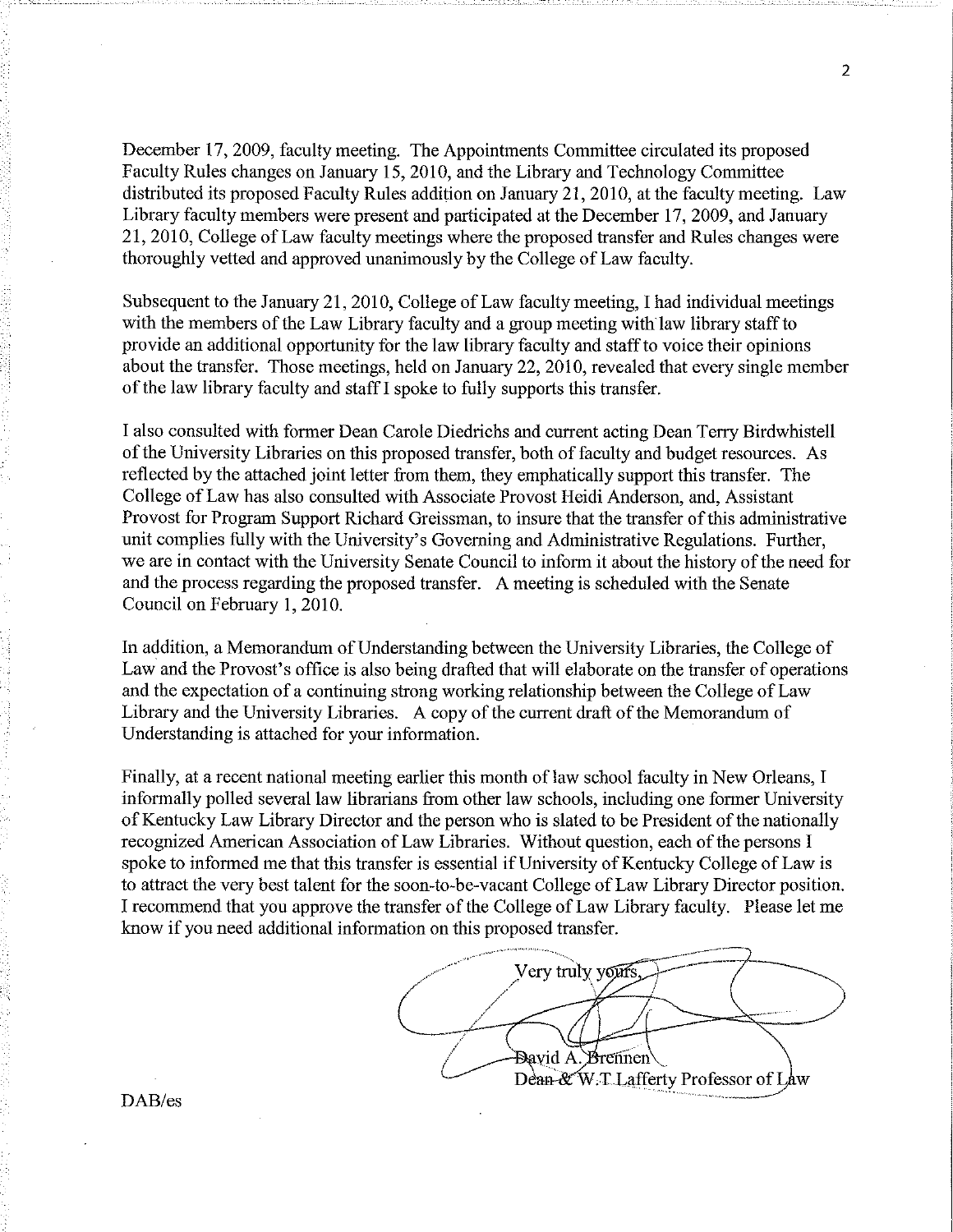## **Memorandum of Understanding Concerning Transfer of University of Kentucky Law Library From University Libraries to College of Law**

#### **I. Purpose**

The purpose of this memorandum of understanding (hereinafter MOU) is to preserve and define the nature of the relationship between the College of Law Library, the College of Law, and the University Libraries (hereinafter the UK Libraries) pursuant to the designation of the Law Library as a unit of the College of Law, effective July 1, 2010. As of that date, the Law Library will no longer be administered as part of the UK Libraries, notwithstanding certain collaborative, cooperative, and necessary relationships which shall be preserved as noted below.

Nothing in this MOU is intended to disturb existing cooperative and collaborative relationships or commitments, or the goodwill that currently exists between Law Library faculty and staff and the faculty and staff of the UK Libraries, or between the UK Libraries and the College of Law. We recognize that as libraries at the University of Kentucky we will always have some objectives, interests, and stakeholders in common. We commit to continuing to work together where it is mutually beneficial, feasible, and practical, given our respective goals and resources.

#### **II. Background**

To date, the University of Kentucky Law Library has been administered as part of the UK Libraries. Under this structure, the Dean of the College of Law, the Director of the Law Library, and the law faculty have been responsible for the determination of basic law library policies related to meeting the reference, instructional, research, and service needs of the College of Law and its faculty, staff, and students. The operational and personnel procedures have been dictated by the policies and processes of the UK Libraries. Also under this structure, Law Library faculty appointments have been to the UK Libraries educational unit, Law Library staff were employees of the UK Libraries, and the Law Library Director had joint appointments, with the primary appointment being in the College of Law and the secondary appointment being in the UK Libraries.

Previous agreements memorialized the working relationship -- including the most recent agreement pre-dating this MOU, the Agreement of 2005 -- which specified the relative operational, personnel, and budgetary relationships between the Law Library as a unit of the College of Law and the UK Libraries<sup>1</sup>.

#### **III. Governance**

 $\overline{a}$ 

<sup>1</sup> The College of Law Agreement of 2005 superseded a 1999 agreement, formally titled "*The University of Kentucky College of Law Library: Its Relationship to the University of Kentucky Library System – September 1999 (January 2000 Revision).*"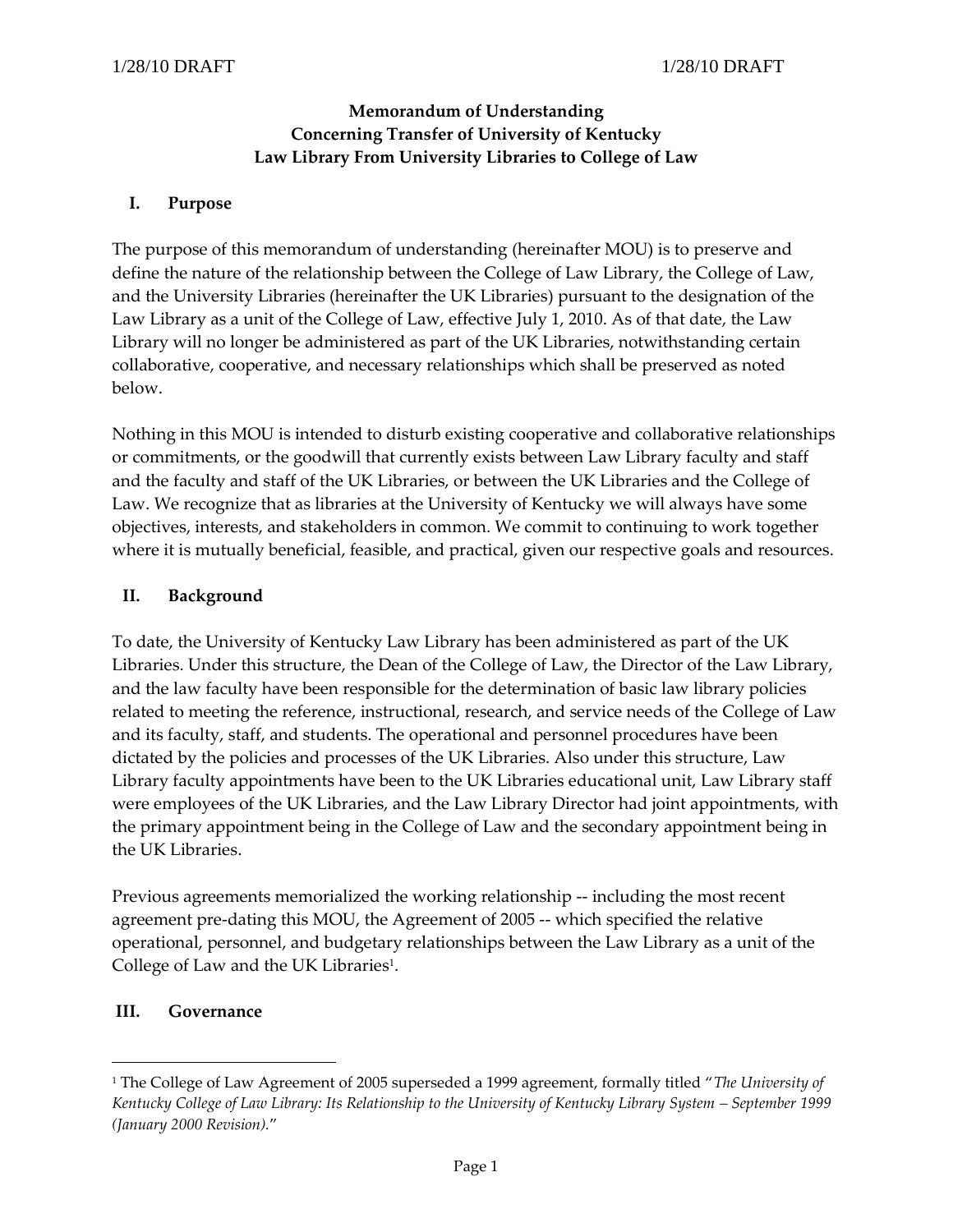Effective July 1, 2010, certain relationships will be redefined as noted below.

**Budget.** The Law Library budget will be administered as part of the College of Law budget. A one-time transfer of personnel, operating, and materials funds equal to the FY 2009-2010 allocations<sup>2</sup> will be made to Law Library accounts associated with the College of Law, as established by the UK Libraries and College of Law Deans through their respective budget officers **based on the following calculation: \_(TBD**)\_. Such transfer will take place in accordance with institutional practices and regulations that apply on the effective date of this transfer. Upon the one-time transfer, the Law Library will operate under the budget and operational procedures of the College of Law and the Law Library Director shall retain primary responsibility for the Law Library's budget, subject to review and approval by the College of Law Dean.

**Status and Reporting.** All Law Library faculty and the Law Library Director shall carry sole faculty appointment -- in their respective title series -- in the College of Law, and be subject to the policies, standards, and procedures of the College of Law.

The Law Library Director's sole reporting relationship shall be to the Dean of the College of Law. All other Law Library faculty and staff shall report, in accordance with the Library's organizational structure, to the Law Library Director and ultimately to the College of Law Dean.

All Law Library faculty and staff shall be employees of the College of Law.

**Personnel, Hiring, Retention, and Promotion.** Law Library faculty appointments -- and the requisite hiring, retention, evaluation and promotion of Law Library faculty -- shall be made pursuant to the College of Law faculty rules and procedures. Law Library faculty will have no role in the UK Libraries' retention, promotion, and tenure processes, and UK Libraries' faculty will have no role in the retention, promotion, and tenure process of Law Library faculty. Law Library staff hiring, retention, evaluation, and promotion shall be the responsibility of the Law Library Director, subject to review and approval by the College of Law Dean.

**Facilities.** The Law Library facility will continue to be under the control of the College of Law.

## **IV. Endowments and Development**

 $\overline{a}$ 

## **A. University of Kentucky Endowment Resources**

**Background and Intentions.** The University historically has had three types of endowments relating to its libraries; endowments for the benefit of the Law Library exclusively, endowments the beneficiaries of which include the Law Library among others, and endowments the

<sup>2</sup> The FY2009-2010 state allocations -- totaling \$1,682,774 -- were as follows: Personnel, \$540,578; Library materials, \$1,083,427; Current Operating, \$61,369; and, [Projected] Income, \$2,600. **[NOTE: THE FINAL AMOUNT IS YET TO BE DETERMINED. THIS IS ONLY A PRELIMINARY CALCULATION.]**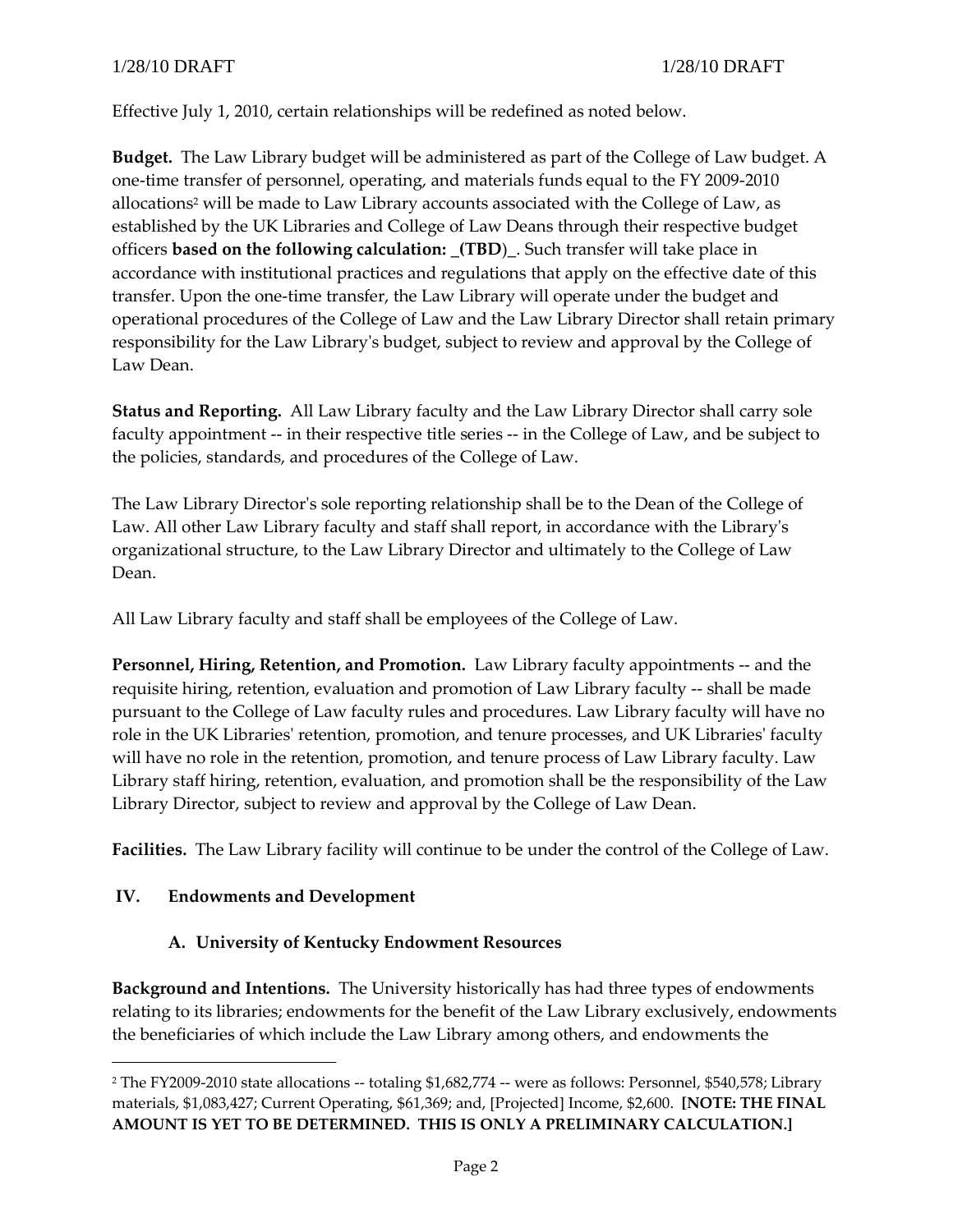beneficiaries of which exclude the Law Library. This agreement extends earlier agreements to give the Law Library as a unit of the College of Law the exclusive benefit of endowments designed to benefit the Law Library exclusively; to give the Law Library as a unit of the College of Law an agreed upon share of the benefit from the endowments designed to benefit the Law Library non-exclusively; and to exclude the Law Library as a unit of the College of Law from participation in the benefit from the endowments designed to exclude the Law Library. (See Appendix A for endowments and designations.)

**College of Law Dedicated Library Endowments**. The College of Law Dedicated Library Endowments shall continue to be managed within the general University of Kentucky library system endowment, and the income from the College of Law Dedicated Library Endowments shall be used for the benefit of the Law Library, at the direction of the Law Library Director and subject to review and approval by the College of Law Dean, within University, UK Libraries, and College of Law policies of general application.

**Non-College of Law Dedicated Library Endowments**. It is acknowledged that the income from the Non-College of Law Dedicated Library Endowments shall not be available for the benefit of the Law Library.

**General Library Endowments**. It is the intention of the parties that the Law Library will continue to receive the previously agreed upon fair and predictable portion of the income from the General Library Endowments. The parties continue to agree that the Law Library shall annually be allocated 8.67% of the income from the General Library Endowments which the endowment committee authorizes for expenditure.

# **B. Ongoing Development Efforts**

With this agreement, excluding the exceptions as delineated above, the Law Library and the College of Law undertake the primary responsibility for library-specific fund-raising and development efforts. Development professionals in both the College of Law and the UK Libraries may find it necessary to collaborate and cooperate on fundraising activities, and nothing is this agreement is intended to foreclose those efforts.

## **V. Areas of Continued Cooperation**

As a library on the University of Kentucky campus, the Law Library will necessarily continue to cooperate and interact with the UK Libraries in several areas:

- 1. The Law Library will continue to participate in the integrated library system (ILS) used campus-wide, including InfoKat, the library catalog, and all software and hardware modules and programs that support or enhance the ILS.
- 2. The Law Library will continue to participate in UK Libraries purchasing programs, as mutually agreed upon by all parties.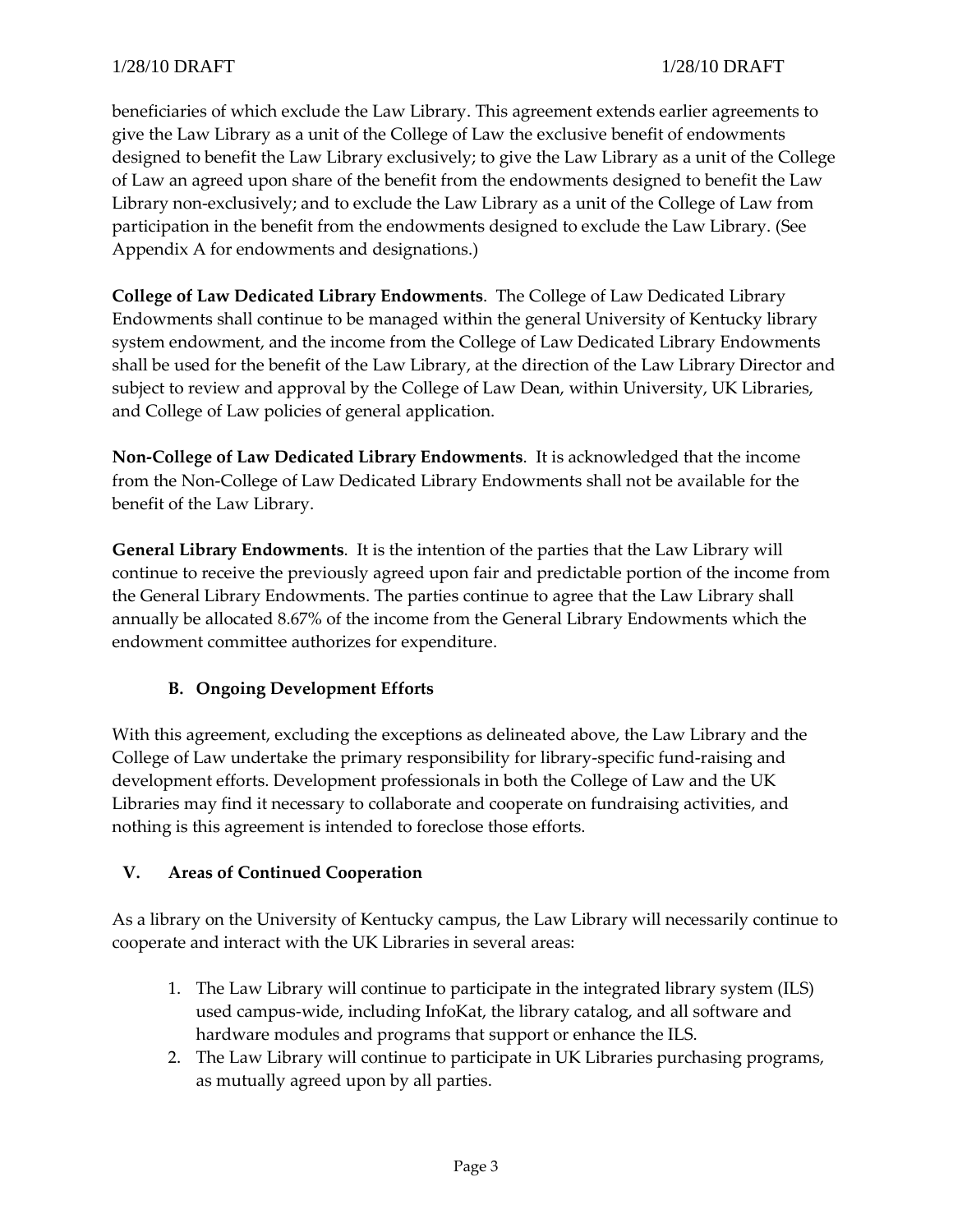- 3. The Law Library will continue to participate in system-wide programs and service initiatives, e.g., Library Express, to the extent necessary and as mutually agreed upon by the parties.
- 4. The Law Library will continue to participate in committees and forums related to areas that affect both the Law Library and the UK Libraries, to the extent necessary and as mutually agreed upon by the parties.
- 5. The Law Library will continue to collaborate with the UK Libraries on the acquisition and management of system-wide electronic resources, to the extent necessary and mutually agreed upon by the parties.

Nothing in this section is intended to foreclose future agreements regarding collaboration or cooperation between the Law Library and the UK Libraries.

#### **VI. Miscellaneous**

**Effective Date; Existing Agreement Superseded**. As of July 1, 2010, this Memorandum of Understanding is effective and the July 1, 2005, College of Law Agreement is terminated.

Agreed as of this date: \_\_\_\_\_\_\_\_\_\_\_\_\_\_\_\_\_\_\_\_\_\_\_

University of Kentucky Libraries

 $\mathbf{B}\mathbf{y}$ : Terry Birdwhistell, Interim Dean

University of Kentucky College of Law

By: \_\_\_\_\_\_\_\_\_\_\_\_\_\_\_\_\_\_\_\_\_\_\_\_\_\_ David A. Brennen, Dean

University of Kentucky Law Library

 $\mathbf{B} \mathbf{v}$ : Helane E. Davis, Director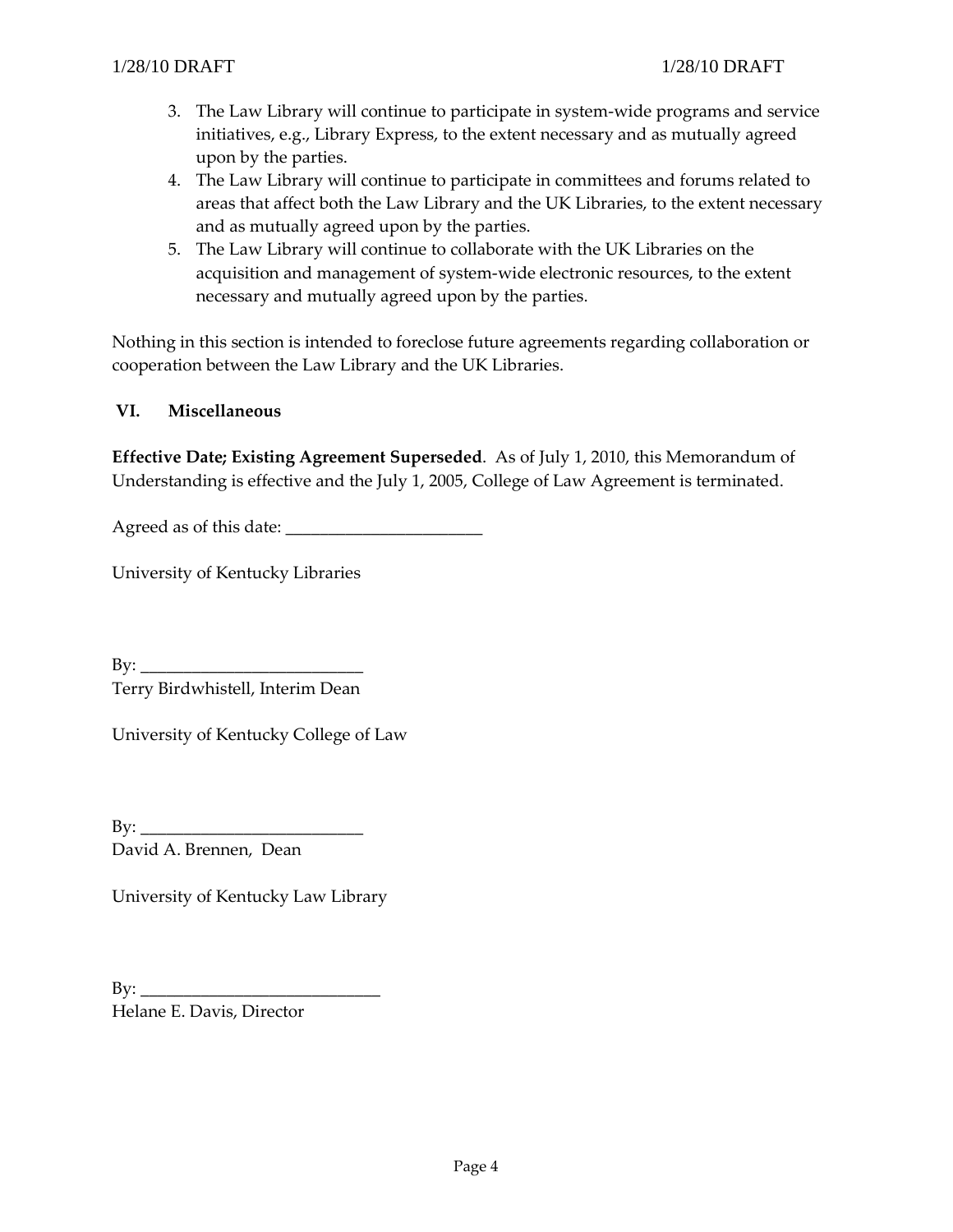# **Appendix A UK Libraries and College of Law Endowments**

## **College of Law Dedicated Library Endowments.**

- 1. RPW Law Library Endowment
- 2. Holbrook Law Library Endowment

## **General Library Endowments.**

| 1. | Library Endowment        | (est. 1986)      | 5-35056 |
|----|--------------------------|------------------|---------|
| 2. | Toyota Endowment         | (est. 1989)      | 5-35488 |
| 3. | <b>NEH Endowment</b>     | (est. 1990)      | 5-35740 |
| 4. | <b>Faculty Endowment</b> | (est. 1991)*     | 5-35855 |
| 5. | Student Endowment        | (est. 1991)*     | 5-35859 |
| 6. | Young Endowment          | (est. 1999)**    | 5-37435 |
| 7. | Toyota (Young) Endowment | $(est. 2001)$ ** | 5-38020 |
| 8. | Ashland Endowment        | $(est. 2001)$ ** | 5-38002 |

\* Part of the NEH Endowment Campaign

\*\* Under Young Endowment Campaign

## **Non-College of Law Dedicated Library Endowments.**

|    | 1. Am. Music Library Fd.   |            | Fine Arts              |
|----|----------------------------|------------|------------------------|
| 2. | Bryan Lib. Endowment       |            | Engineering            |
| 3. | Claiborne                  |            | <b>SCA</b>             |
| 4. | Clark Fund                 |            | <b>SCA</b>             |
| 5. | Ctr on Aging – Lib.        |            | MCL                    |
|    | 6. Fixtures Furniture      |            | Human Development      |
| 7. | Frymire, William H.        |            | MCL                    |
| 8. | <b>Holliday Memorial</b>   |            | History                |
|    | 9. Islamic Book Endowment  |            | Islamic                |
|    | 10. Ky Econ Devt Endow     | <b>STM</b> |                        |
|    | 11. Lecky, Emma Lou        |            | SCA.                   |
|    | 12. Little Library Endow   |            | Fine Arts              |
|    | 13. Markey Cncer Ctr – Lib |            | MCL                    |
|    | 14. Maxson Library Fund    | Chemistry  |                        |
|    | 15. MC Library Quasi       |            | MCL                    |
|    | 16. Patterson              |            | <b>British History</b> |
|    | 17. Peal Collection        |            | <b>SCA</b>             |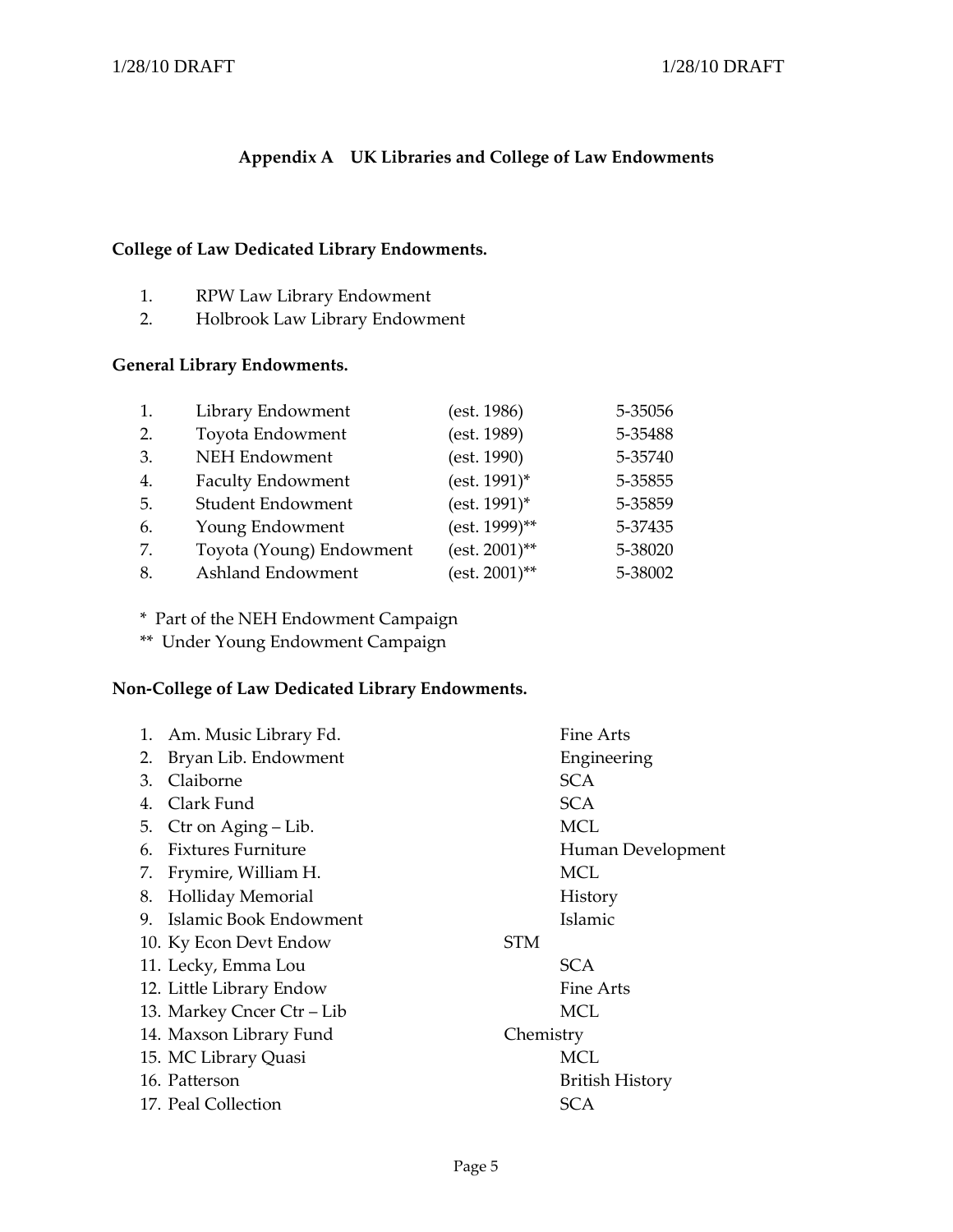18. Pirtle Library Fund Geology 19. Rosenthal B&E Lib En B&E 20. Sachatello Library MCL 21. Sheikh Book Endow Islamic 22. Thompson Library Fnd<br>
23. Thurston R C B SCA<br>
5CA 23. Thurston  $R \subset B$ 24. Whayne Supply Book Engineering 25. Wilson Library Fund SCA 26. Wilson Lou Emma Mexicana 27. Young STM Lib End STM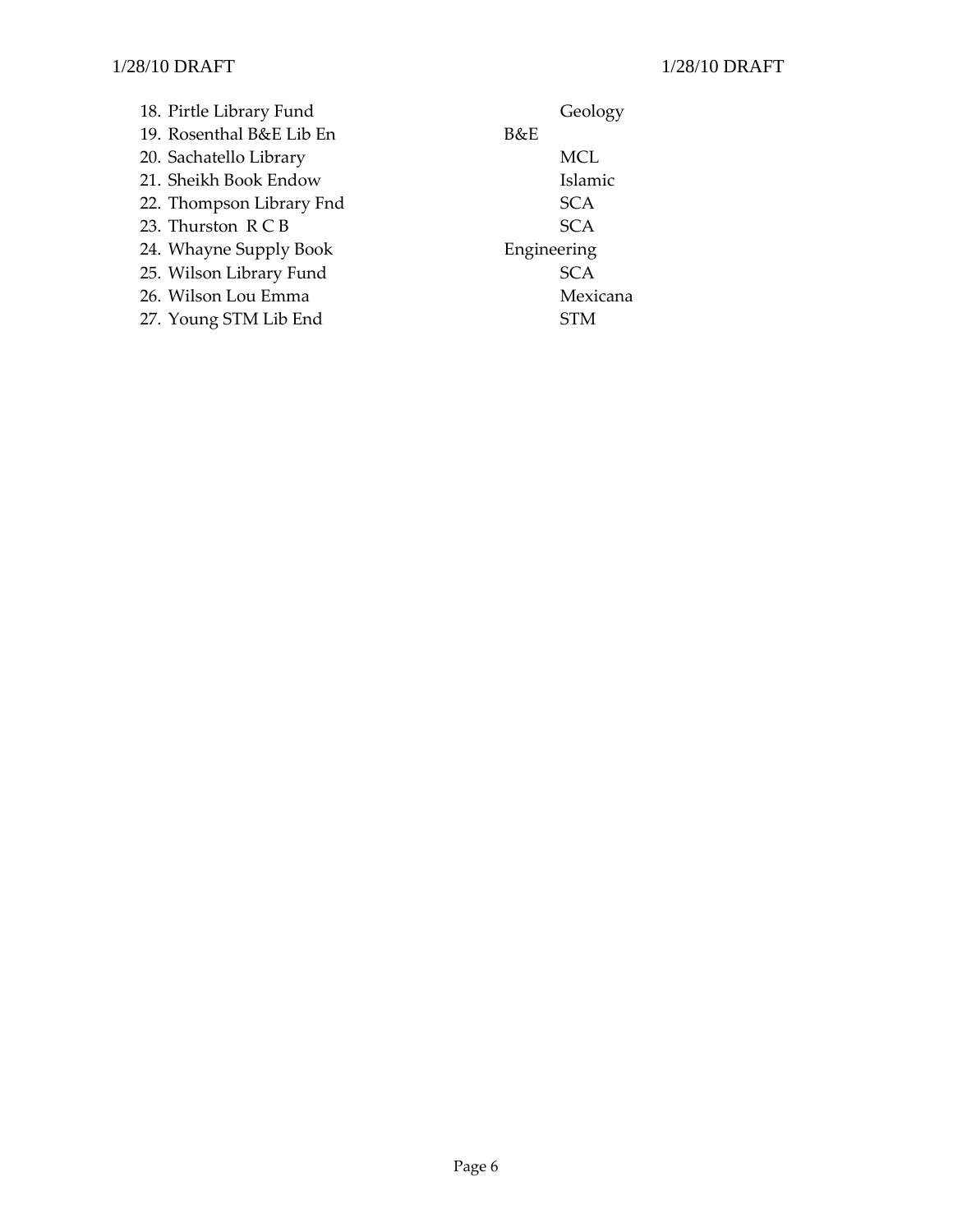#### **Memorandum of Understanding**

#### **Law Library Governance**

#### **I. Purpose**

The purpose of this memorandum of understanding is to preserve and define the nature of the relationship between the College of Law Library, the College of Law, and the University Libraries pursuant to the designation of the Law Library as a unit of the College of Law, effective July 1, 2009. As of that date, the College of Law Library will no longer be administered as part of the UK Libraries, notwithstanding certain collaborative, cooperative, and necessary relationships which shall be preserved as noted below.

Nothing in this MOU is intended to disturb existing cooperative and collaborative relationships or commitments, or the goodwill that currently exists between Law Library faculty and staff and the faculty and staff of the UK Libraries, or between the UK Libraries and the College of Law. We recognize that as libraries, and as units at the University of Kentucky, that we have many objectives, interests, and stakeholders in common and commit to continue working together where it is mutually beneficial, feasible, and practical, given our respective goals and resources.

#### **II. Background**

Prior to July 1, 2009, the University of Kentucky Law Library was administered as part of the UK Libraries with the Dean of the College of Law, the Director of the Law Library, and the Law Faculty being responsible for the determination of basic law library policies. Previous agreements memorialized the working relationship -- including the most recent agreement predating this MOU, the Agreement of 2005 -- which specified the relative operational, personnel, and budgetary relationships between the Law Library and the UK Libraries<sup>1</sup>.

#### **III. Governance**

As of July 1, 2009, certain relationships will be altered as follows:

**Budget.** The Law Library budget will be administered as part of the College of Law budget. A one-time transfer of personnel, operating, and materials budget funds equal to 11.23 % of the UK Libraries' FY 2008-2009 budget will be made to Law Library accounts associated with the College of Law, as designated by the applicable UK Libraries and Law faculty and staff. Such transfer will take place in accordance with institutional practices and regulations,

 $\overline{a}$ <sup>1</sup> The College of Law Agreement of 2005 superseded a 1999 agreement, formally titled "*The University of Kentucky College of Law Library: Its Relationship to the University of Kentucky Library System – September 1999 (January 2000 Revision).*"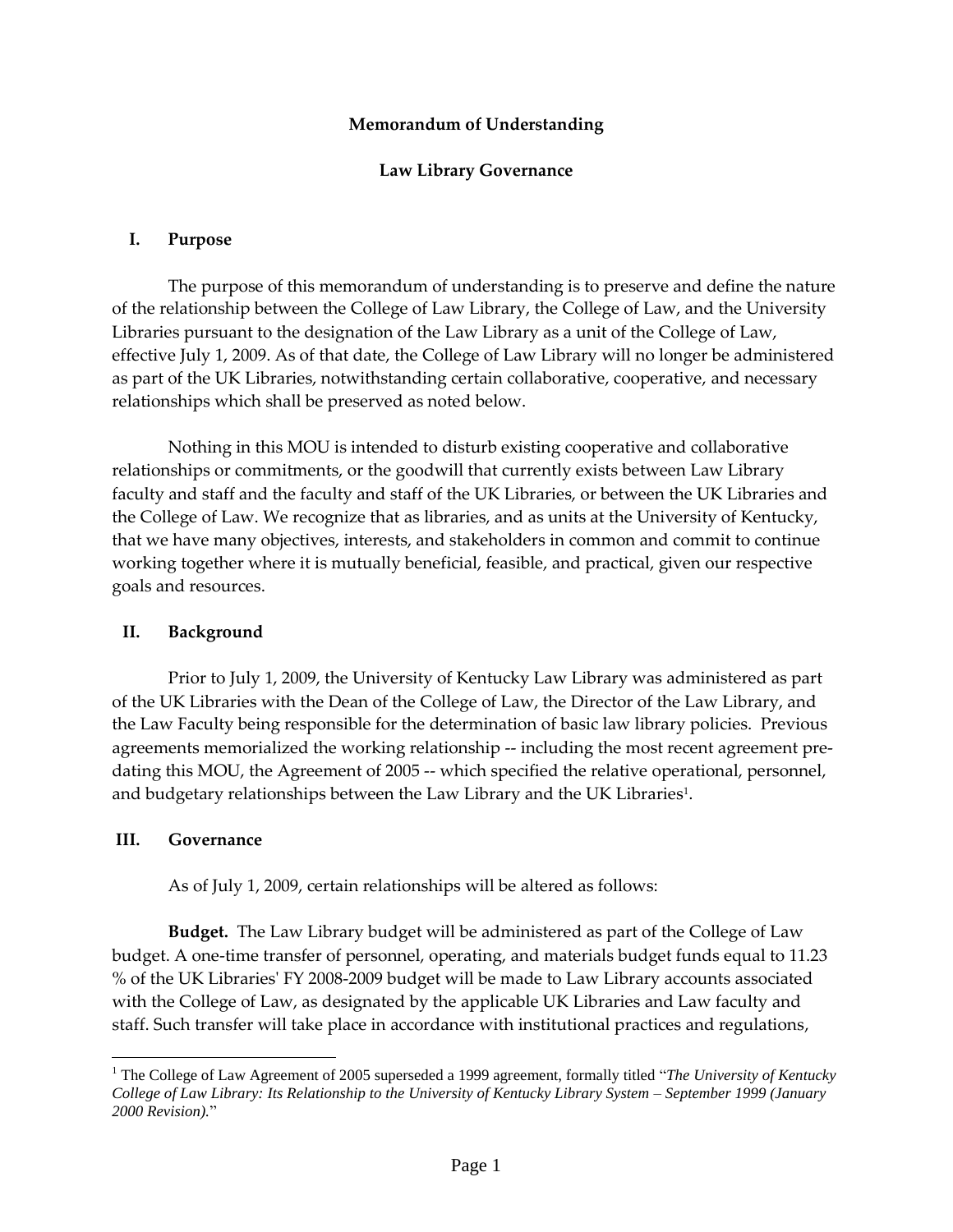effective as of FY 2009-2010. The Law Library will operate under the budget and operational procedures of the College of Law.

**Endowments.** The Law Library will continue to receive endowment funds intended exclusively for its benefit. The Law Library will also receive a fair and predictable portion of the income from general library endowments in the amount of 8/67%. The Law Library will not receive funds from endowments designed to exclude the Law Library from their benefit. (See Appendix A for endowments and classifications.)

**Personnel, Hiring, Retention, and Promotion.** All Law Library faculty, including the Director, shall carry a sole faculty appointment in the College of Law, and be subject to the policies, standards, and procedures of the College of Law. All Law Library support staff shall be employees of the College of Law. Law library faculty appointments (and the requisite hiring, retention, evaluation, promotion, and removal) shall be made pursuant to the College of Law faculty rules and procedures. Law library faculty will have no role in the UK Libraries' retention, promotion, and tenure processes, and UK Libraries' faculty will have no role in the retention, promotion, and tenure process of law library faculty. Law library staff hiring, retention, evaluation, promotion, and removal shall be delegated to the Law Library director.

# **IV. Areas of Continued Cooperation**

As a library on the University of Kentucky campus, the Law Library will necessarily continue to cooperate and interact with the UK Libraries in several areas:

- 1. The Law Library will continue to participate in the integrated library system (ILS) used campus-wide, including InfoKat, the library catalog, and all software and hardware modules and programs that support the ILS.
- 2. The Law Library will continue to participate in UK Libraries purchasing programs, as mutually agreed upon by all parties.
- 3. The Law Library will continue to participate in system-wide programs, e.g., Library Express, to the extent necessary and as mutually agreed upon by the parties.
- 4. The Law Library will continue to participate in committees and forums related to areas that affect both the Law Library and the UK Libraries, to the extent necessary and as mutually agreed upon by the parties.
- 5. The Law Library will continue to collaborate with the UK Libraries on the acquisition and management of system-wide electronic resources, to the extent necessary and mutually agreed upon by the parties.

Nothing in this section is intended to foreclose future agreements regarding collaboration or cooperation between the Law Library and the UK Libraries.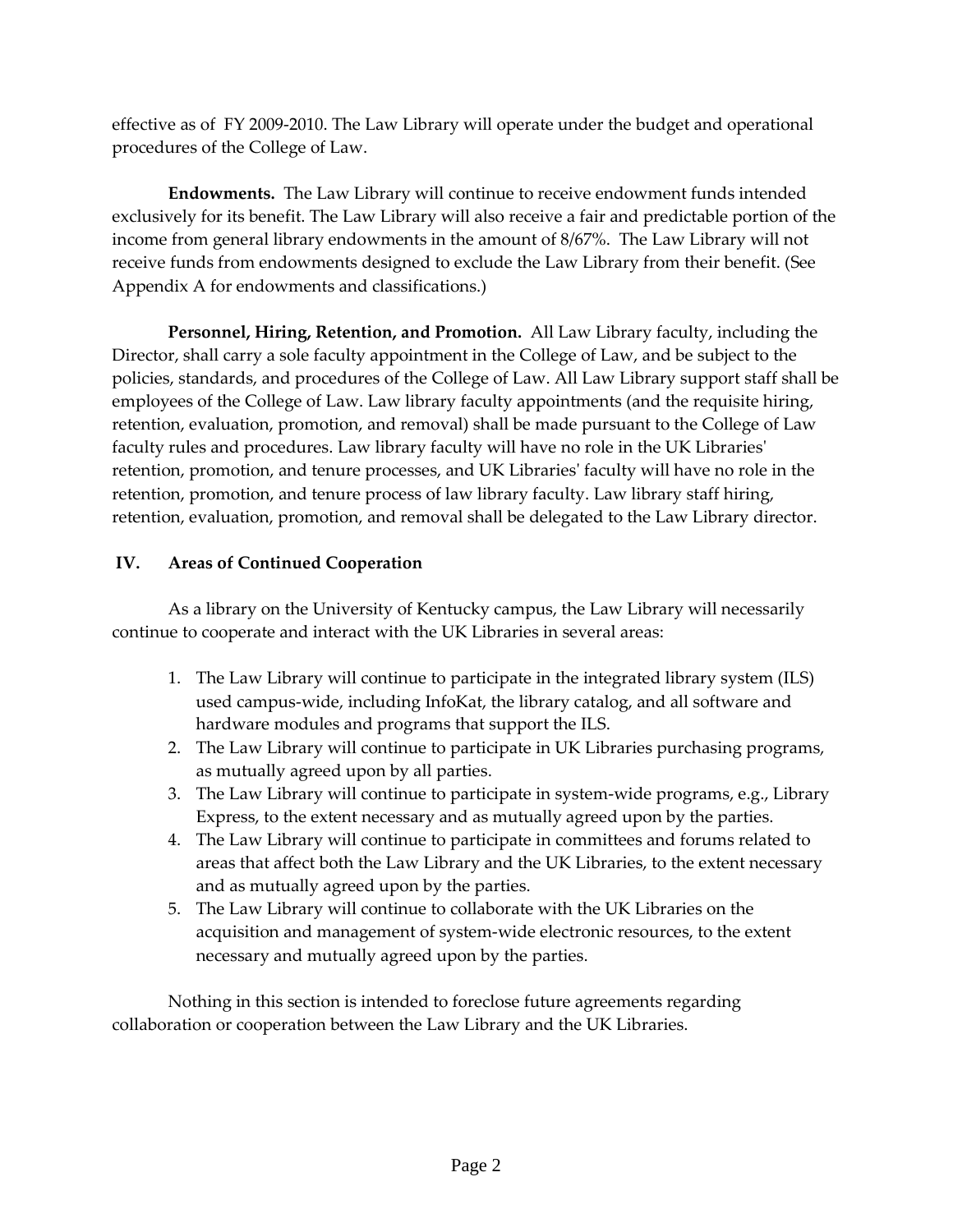## **V. Miscellaneous**

**Effective Date; Autonomy Agreement Superseded**. As of July 1, 2009, this Memorandum of Understanding is effective and the July 1, 2005 College of Law Agreement is terminated.

Agreed as of the 1st day of July, 2009.

University of Kentucky Libraries

 $\mathbf{B} \mathbf{y}$ : Carol Pitts Diedrichs, Dean

University of Kentucky College of Law

 $\mathbf{By:}$ Louise E. Graham, Interim Dean

University of Kentucky Law Library

 $By:$ Helane E. Davis, Director

Appendix A UK Libraries and College of Law Endowments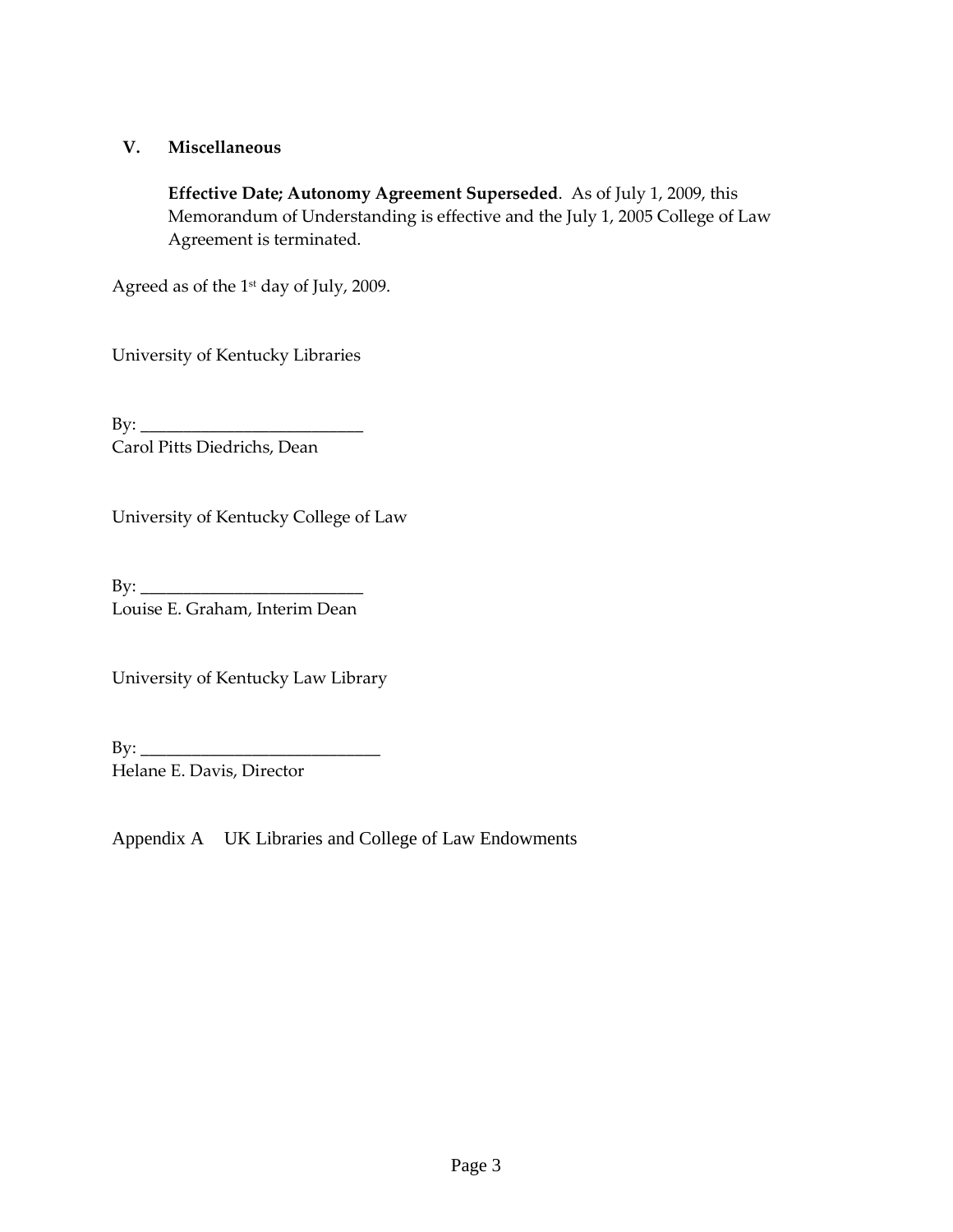# Appendix A

College of Law Dedicated Library Endowments.

- 1. RPW Law Library Endowment<br>2. Holbrook Law Library Endowm
- 2. Holbrook Law Library Endowment

General Library Endowments.

| 1. | Library Endowment        | (est. 1986)      | 5-35056 |
|----|--------------------------|------------------|---------|
| 2. | Toyota Endowment         | (est. 1989)      | 5-35488 |
| 3. | <b>NEH Endowment</b>     | (est. 1990)      | 5-35740 |
| 4. | <b>Faculty Endowment</b> | $(est. 1991)*$   | 5-35855 |
| 5. | <b>Student Endowment</b> | $(est. 1991)*$   | 5-35859 |
| 6. | Young Endowment          | $(est. 1999)**$  | 5-37435 |
| 7. | Toyota (Young) Endowment | $(est. 2001)$ ** | 5-38020 |
| 8. | <b>Ashland Endowment</b> | $(est. 2001)$ ** | 5-38002 |

\* Part of the NEH Endowment Campaign

\*\* Under Young Endowment Campaign

Non-College of Law Dedicated Library Endowments.

| Am. Music Library Fd.<br>1.    | Fine Arts              |
|--------------------------------|------------------------|
| Bryan Lib. Endowment<br>2.     | Engineering            |
| Claiborne<br>3.                | <b>SCA</b>             |
| Clark Fund<br>4.               | <b>SCA</b>             |
| 5. Ctr on Aging $-$ Lib.       | <b>MCL</b>             |
| 6. Fixtures Furniture          | Human Development      |
| Frymire, William H.<br>7.      | <b>MCL</b>             |
| <b>Holliday Memorial</b><br>8. | History                |
| 9. Islamic Book Endowment      | Islamic                |
| 10. Ky Econ Devt Endow         | <b>STM</b>             |
| 11. Lecky, Emma Lou            | <b>SCA</b>             |
| 12. Little Library Endow       | Fine Arts              |
| 13. Markey Cncer Ctr – Lib     | <b>MCL</b>             |
| 14. Maxson Library Fund        | Chemistry              |
| 15. MC Library Quasi           | <b>MCL</b>             |
| 16. Patterson                  | <b>British History</b> |
| 17. Peal Collection            | <b>SCA</b>             |
| 18. Pirtle Library Fund        | Geology                |
| 19. Rosenthal B&E Lib En       | B&E                    |
| 20. Sachatello Library         | <b>MCL</b>             |
| 21. Sheikh Book Endow          | Islamic                |
| 22. Thompson Library Fnd       | <b>SCA</b>             |
| 23. Thurston R C B             | <b>SCA</b>             |
|                                |                        |